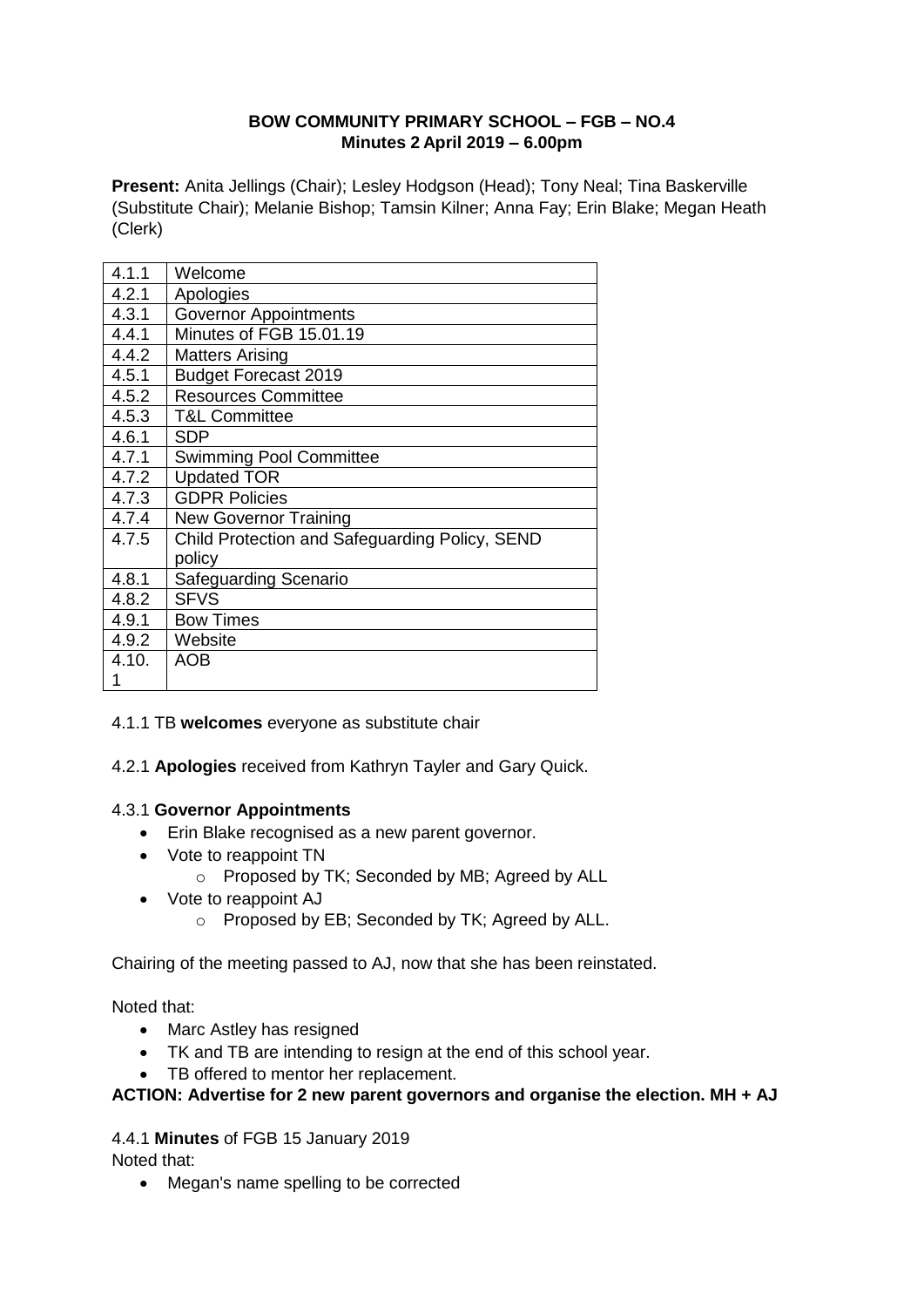$\bullet$  Item 3.7.3 – CAMS to be altered to CAMHS

With these 2 amendments complete, the minutes were agreed as an accurate record.

4.4.2 Matters Arising from the minutes of 15 January 2019 Noted that:

- Item 3.3.2 All governors and clerk are using school email addresses.
- Item 3.3.2 Status of making the website governor area and Pupil Data Tracking unknown.

#### **ACTION: Status of the work the DPO has been doing with the website to be followed up. MH**

• Item 3.3.2 Daisi is no longer going to be contacted about the new learning leaf tree due to budget constraints.

#### **ACTION: Volunteers and ideas for new learning leaf tree required. ALL**

- Item 3.4.2 The impact of new pupils entering the school into year 6 was discussed at the T&L committee. Our results would have been 81% in reading, 75% in SPAG and 69% in maths. All of these are satisfactory.
- Item 3.5.1 A majority of the information from SPTO is to be transferred/imported into SIMS during the summer term.
- Item 3.6.3 Carried forward. See item 4.7.3.
- Item 3.7.2 Governors continue to communicate importance of attendance. New guidelines have been received; fines have increased.
- Item 3.8.1 A reminder to parent governors to review ParentMail. Many parents have not responded to requests for up-to-date contact information. *A governor asked if there is a back-up plan in place for parents who do not respond/do not use email.* Back-up plan is to use paper copies of the information shared. *A governor asked if the school could arrange a 'drop in' on a parent open morning to offer assistance for parents that are struggling to set this up*. It was agreed that this is a good idea, and governors are to arrange this.

#### **ACTION: Governors who are parents to feedback how ParentMail is working at FGB 6. ACTION: Set up a flip-chart stand at the first parents open morning of the summer term to encourage full compliance from parents for the new PartentMail system. MB + TK.**

- Item 3.8.2 Bow Garden Centre has not been approached, however, Homeleigh Garden Centre, Crediton, has kindly donated plants and have offered us the possibility of more in the future.
- Item 3.8.3 Set of questions has been circulated and sent out to parents. Results received have proved useful.

### 4.5.1 **Budget Forecast 2019**

Noted that:

- Suzette has provided a pie chart of the schools' income and expenditure to give the governors a clearer picture.
- A majority of the budget goes on staffing.
- The report circulated prior to the meeting talked through.
- The government has declared that schools have to pick up the teacher pension excess.
- All schools are struggling financially.
- We need to base our forecast on what we know, not what we predict.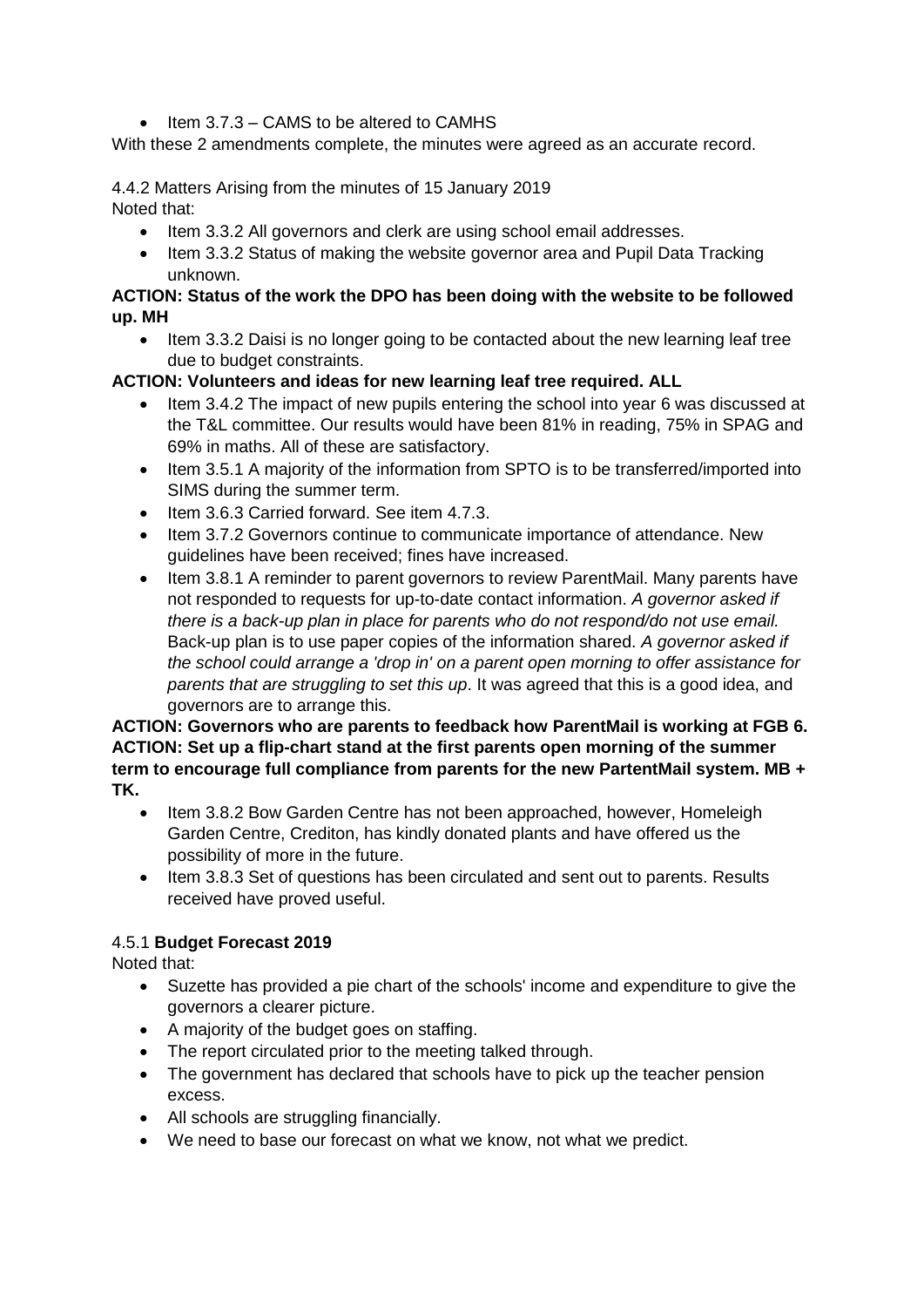- *Governors questioned what the school improvement budget is used for.* LH explained that it is used for many things, including teachers training; pupil tracker; Hamilton Trust; Babcock; School Improvement Officer; and much more.
- *Governors asked what the impact of halving the school improvement would be.* LH explained that teachers would have less time out of class (with supply cover) to discuss strategic pupil development and they will struggle to pay for things that help pupils (eg. TT Rock Stars – a times table maths app).
- Governors asked how much the educational apps cost the school. LH said that individually they cost, on average, between £500-£750. The school has already unsubscribed to 'Bug Club'. FOBS are assisting the school by subsidising some things, including the new parent communication system.
- *Governors asked what elements of Babcock we are losing by reducing our subscription with them.* LH explained that their directory of services expands every year. Many of the services that were free have now gained a cost. The literacy and maths co-ordinators attend termly updates which costs £400 through Babcock, whereas the same training is available through the DTA free of charge.
- *Governors asked if this means there will be no impact.* LH explained that the library service costs the school £4000 per year, if we unsubscribe from that we would have to return all the books and not be able to order any more, this is being kept as the impact would be huge. LH also explained the impact of reducing the use of supply teachers, meaning she has to work supply herself, which is having a great impact on her time.
- *Governors questioned how these cuts are going to affect SEND pupils.* LH explained how the impact will be huge, largely due to lack of funded support. Pupils with EHCP do not always come with funding, approximately 50% of the pupils are unfunded. Legally the school has to meet the needs of the ECHP. Staff are already stretched. Concerns over all staff and pupil wellbeing raised.
- *Governors questioned whether the TA hour reduction was voluntary.* It was.
- The budget needed to be balanced for next year to avoid a FIPS referral.
- The Resources Committee recommend accepting the budget.

Budget proposed by TN. Seconded by MB. Agreed by ALL.

**ACTION: Sub-committees need to focus on the negative impacts these cuts are having on the school's performance, ensuring they do not get out of hand. ALL ACTION: T&L committee to focus on impact of budget cuts on SEND pupils. T&L COMM**

**ACTION: Communication to be sent to parents outlining the severity of the current situation. AJ + LH**

### 4.5.2 **Resources Committee**

Noted that:

• The latest meetings focus has been the budget, as just discussed.

### 4.5.3 **Teaching and Learning Committee**

Noted that:

Amy Harvey gave a comprehensive report and SPTO analysis.

### 4.6.1 **SDP**

Noted that:

- Some items are complete, and some are ongoing.
- SENDCO on board with her items.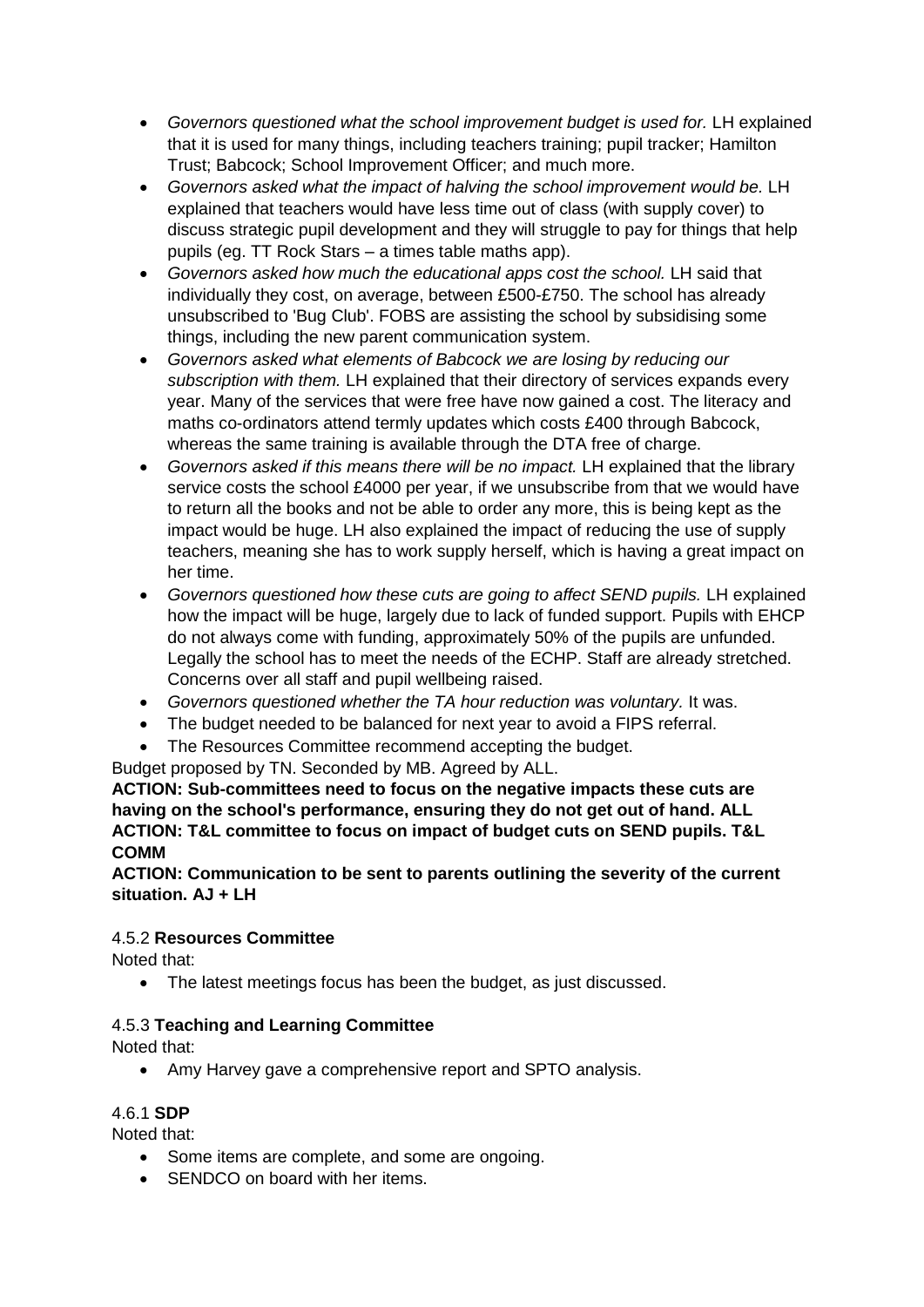- Need to check the changes made to the SEND pupils are taking effect.
- Generally everything is going to plan.

## **ACTION: To assess whether SEND interventions are effective.**

### **Governor Action Calendar**

Noted that:

- Date of SEND visit to be confirmed by TB imminently.
- MB has been missed of the list for the RES meeting on 25/6/19.
- TB is away and unable to chair the T&L meeting on 11/06/19. AJ to stand in as chair.
- Both the Health and Safety Audit and the Finance Audit are due in the autumn term.

### 4.7.1 **Swimming Pool**

Noted that:

- The Swimming Pool Committee has been formally linked to the FGB as a subcommittee.
- They have reviewed the Lettings Policy. The swimming pool committee will deal with Pool Letting only, grounds letting to go through the school.
- Safeguarding within the changing rooms agreed by swimming pool committee. If adults need to go in, they go in 2 at a time. Adults only to go in alone in an emergency. Lifeguard cannot be involved as they need to be watching the pool.
- The next meeting is at the end of April.
- They have a good balance to carry forward.

Swimming Pool Normal Operating Procedures (N.O.P), Lettings Policy and Swimming Pool Management Committee Constitution

• Proposed by TN. Seconded by EB. Agreed by ALL.

### 4.7.2 **TOR**

Noted that:

- Changes include addition of Swimming Pool Committee and removal of Marc Astley following his resignation.
- AJ recommends approval.
- Proposed by MB. Seconded by TK. Agreed by ALL.

## **ACTION: Everyone to look at what they are allocated in the TOR and query any uncertainties. ALL**

### 4.7.3 **GDPR Policies**

Noted that:

• Carried forward to FGB 5

**ACTION: Agree associated policies at FGB 5. MH**

### 4.7.4 **New Governors Training**

Noted that:

- EB and MB attended New Governor Induction training.
- We need to look at the induction process. 3 most recent governors all felt overwhelmed and are still not clear on what they are supposed to be doing.
- Succession planning of the FGB needed. Need to plan for skills required, not just who says yes.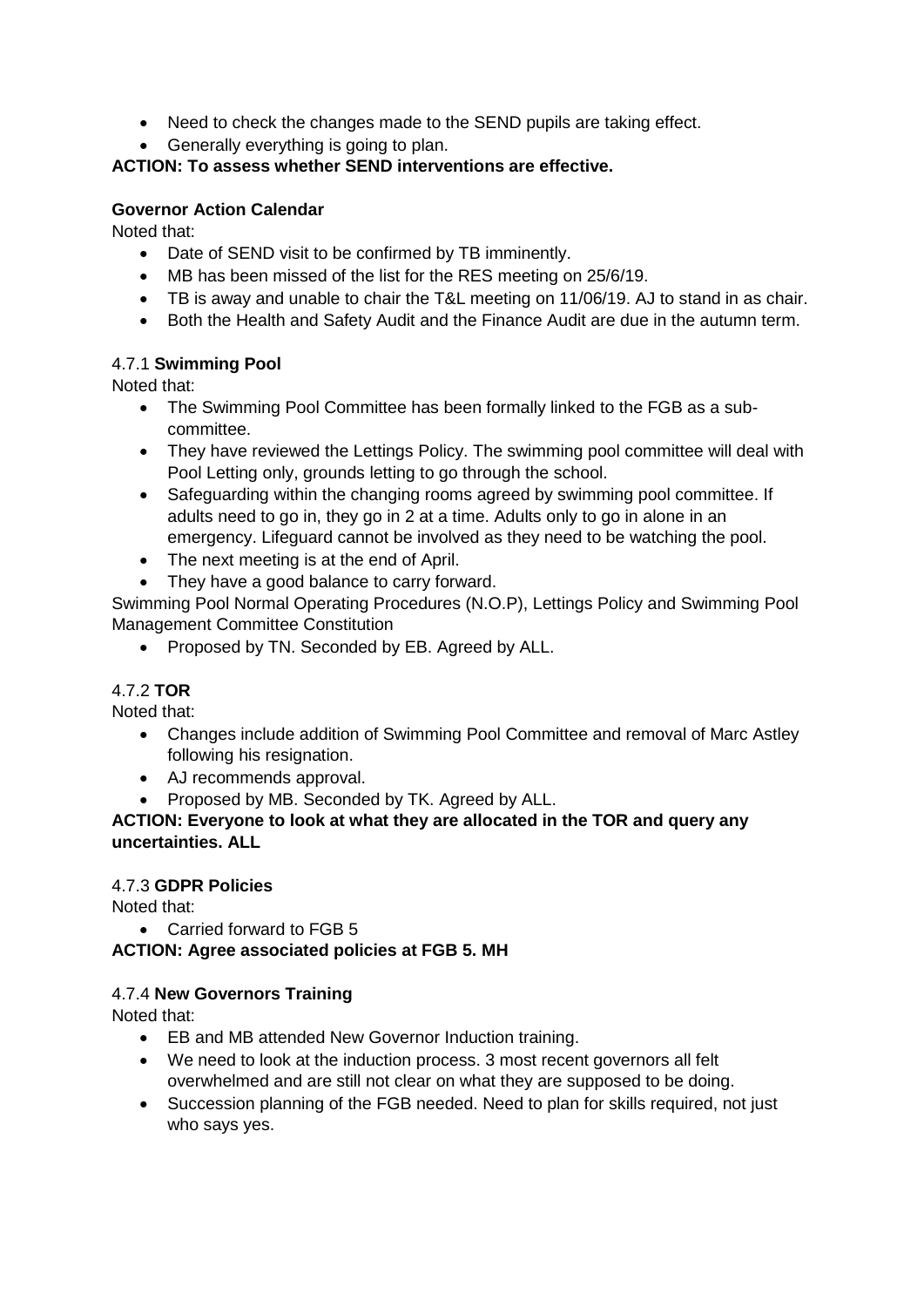- Portfolios for each governor to be created. This will outline exactly what they should each be doing. This system is succesfully used at Haywards. Will mean we can reduce the number of sub-committee meetings.
- Review of Policy storage needed, all policies to be put in the 'back room' of the website.
- Some governors would like a checklist, including what the head wants from them. The portfolio would cover this.
- T&L committee meetings to potentially be moved to be during school day. Mondays and Fridays preferred days.
- The website should be checked for OFSTED requirements and parents encouraged to visit it. Suggested a new email signature with website link be used by the admin when emailing newsletters to parents.

## **ACTION: Refer to Babcock Governor Induction Toolkit and create induction pack. AJ + MH.**

## **ACTION: Update skill set succession planning. AJ + MH.**

**ACTION: Moving of T&L meetings to school day to be considered. AJ + LH. ACTION: School website address to be added onto email signature for parent newsletter mailouts.** 

**ACTION: Organise policies. AJ + MH.**

7.5 **Child Protection and Safeguarding Policy**

Noted that:

- TB recommends this policy be adopted.
- Proposed by TB. Seconded by AJ. Agreed by ALL.

# **SEND Policy**

Noted that:

- The language has been updated and the information has been made more concise.
- This is our own policy, not based on a model.
- There have been no material changes.
- Proposed by TB. Seconded by AJ. Agreed by ALL.

### **ACTIONS: Child Protection and Safeguarding Policy to be printed and signed. MH + AJ**

### **ACTIONS: Amend front sheet of SEND policy. MH**

### 4.8.1 **Safeguarding Scenario**

Governors considered a specific and realistic safeguarding scenario, for their ongoing learning around this important duty.

AF left the meeting due to feeling unwell. AJ thanked her for her attendance.

### 4.8.2 **SFVS**

Noted that:

- This document needs FGB approval, it comes recommended from the Resources committee.
- Proposed by TN. Seconded by MB. Agreed by ALL.

### 4.9.1 **Bow Times**

Noted that:

• TN has offered to write an item about the budget for the Bow Times.